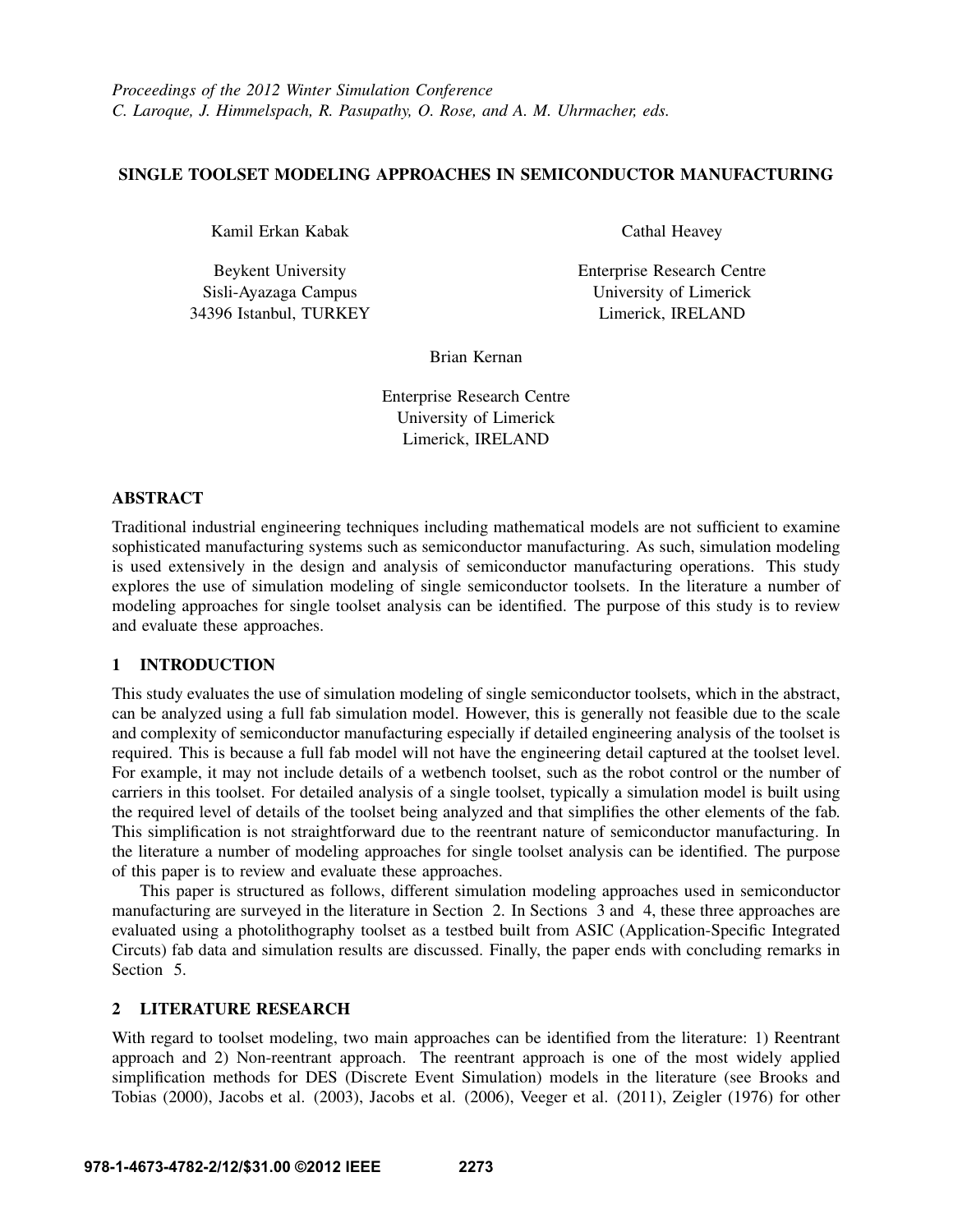simplification approaches). In the reentrant approach, the models introduce delays to simplify the reentrant visits into the toolset being analyzed, for example the photolithography toolset. Each visit into the photolithography area is referred to as a different pass or stage, also called layer or level. The simulation modeling structure in this approach is based on three types of delays (or stages) as illustrated in Figure 1 (Kabak, Heavey, and Corbett 2008). These stages are: arrival, first delay, photolithography area, second delay and third delay (Kabak, Heavey, and Corbett 2008). Note that there may be several instances of the second delay.



Figure 1: Conceptual model of reentrant approach.

Reentrant models can be further categorized into two sub groups labeled reentrant simple models and reentrant advanced models. An example of a reentrant simple models is Peikert, Thoma, and Brown (1998) who analyzed a photolithography toolset modeling the delays as dummy work stations with an infinite number of servers. They model each visit to the photolithography area using a single dummy stage. While they do not label the dummy stations as the first delay, second delay and third delays, their modeling approach is the same as the approach in Figure 1. Each dummy stage has a process time from a triangular distribution and a queue delay time which is calculated using a cycle time factor. The cycle time factors are estimated from historical fab data for different product groups.

Rose (1998) uses a simplified fab model similar to the approach in Figure 1 in order to analyze WIP (Work-In-Progress) and cycle time evolution after a catastrophic failure at a bottleneck workcentre. However, rather than categorize the delays, his conceptual model includes a delay unit and a control unit after the bottleneck workcentre as shown in Figure 2. Rose (1998) analyzed WIP and cycle time evolution under three types of delay patterns; constant delays, shifted exponential delays and Erlang-5 distributed delays. In a similar model, Rose (1999) explicitly models three different delay patterns as given and applied the shifted Erlang-k distributions for the delay units to compare CONLOAD (Constant load), CONWIP (Constant WIP) and CONWORK (Constant Work).

Drawbacks of the reentrant simple models have been reported in the literature. Rose (2000) explains the shortcomings of the reentrant simple models. In short, the main shortcomings are correlation, overtaking and deviations in cycle time estimation. These shortcomings are mainly the result of the lack of lot dependences which exist in real fabs (Rose 2000). Due to these shortcomings, Rose (2000) and Rose (2007) proposes improvements to the reentrant simple models. One proposal Rose (2007) uses is load-dependent distributions rather than fixed distributions. He also compares cycle time distributions with the improved bottleneck based approach with cycle time distributions of a full fab model. He observes that cycle time distributions with the reentrant advanced model have a larger range than the cycle time distributions of the full fab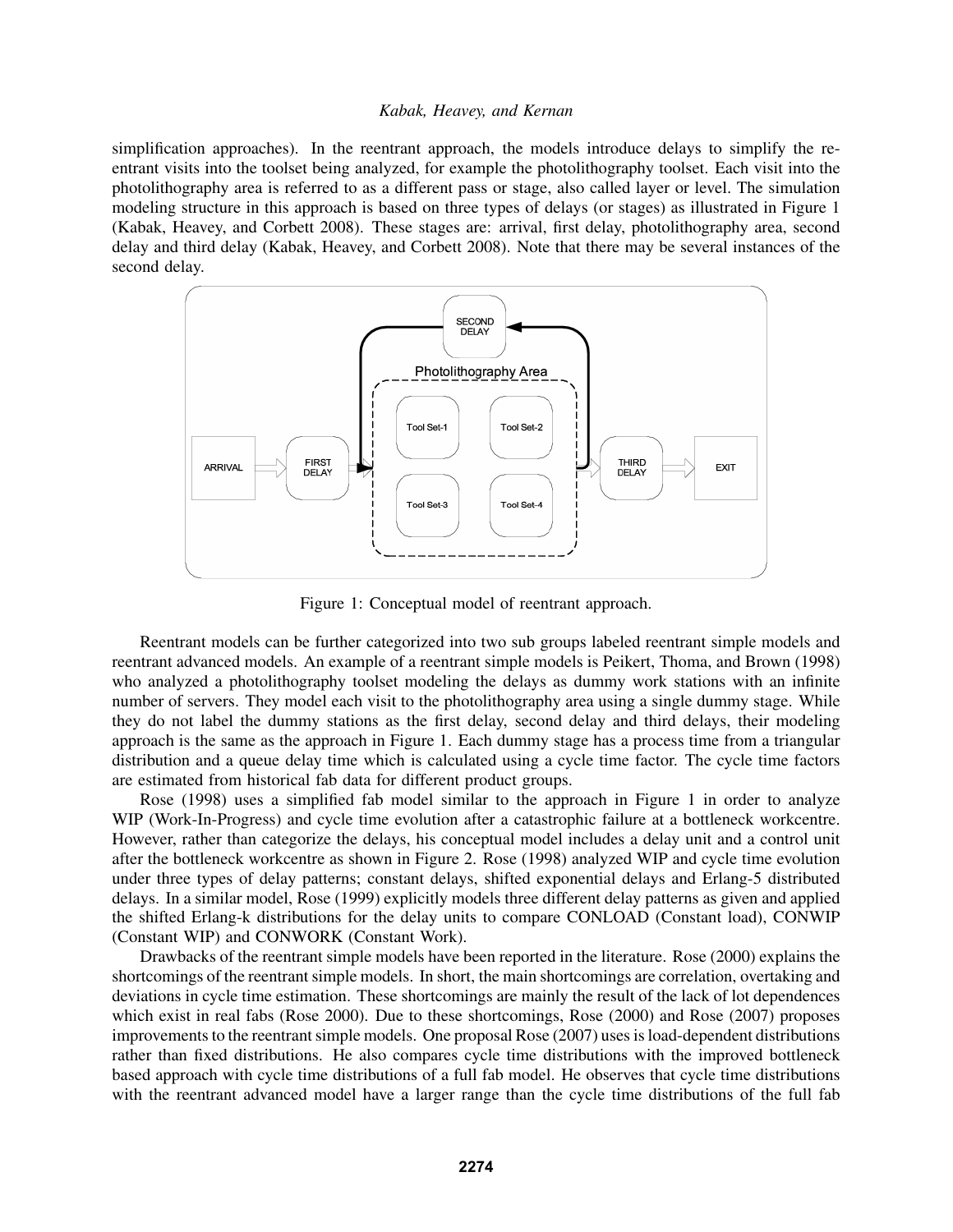*Kabak, Heavey, and Kernan*



Figure 2: Simplified wafer fab model.

model. The main reason is attributed to the overtaking of the lots in the reentrant simple models. To prevent overtaking of the lots, Rose (2007) suggests using the service time distribution for the delays by computing the interarrival times of the lots at the bottleneck. Three approaches are proposed to compute the interarrival times of the lots. The simulation models built according to these approaches are called reentrant advanced models. The first approach is to apply a single distribution for all lots. The second approach is to apply individual distributions for each product type. The third approach is to apply individual distributions for all products (Rose 2007).

The third approach found in the literature used for toolset modeling is labeled the non-reentrant approach. In this approach, the modeling structure takes into account only the internal design of a process area and it does not include the delays as in the previous modeling approaches described. For this reason, non-reentrant models do not have the shortcomings of the reentrant simple models such as overtaking. As an example of the non-reentrant approach, Spence and Welter (1987) examine the photolithography area with cycle time-throughput trade-off curves. They assume Poisson arrivals with multiple input streams together with exponential machine failures and repair times. Also, they use the triangular distribution for process times with standardized lot sizes of 20 wafers. In another study of the photolithography area, Mönch, Prause, and Schmalfass (2001) apply historical fab data for machine failures and preventive maintenance and consider lot priorities from an ERP (Enterprise Resource Planning) system. They use WIP distributions obtained from the MES (Manufacturing Execution System) to initialize the simulation model. A key point on the models that use the non-reentrant modeling approach is the generation of WIP build-ups before the toolset being analyzed to reflect the arrival pattern into the process area correctly. Byrne, Heavey, and Kabak (2007) apply a detailed generation of the WIP profile for lot arrivals in a highly detailed simulation model of the photolithography area. In this approach, the conceptual model includes four modules, these are: Arrival, Dispatching, Toolset and Exit modules as shown in Figure 3.



Figure 3: Conceptual model of non-reentrant approach.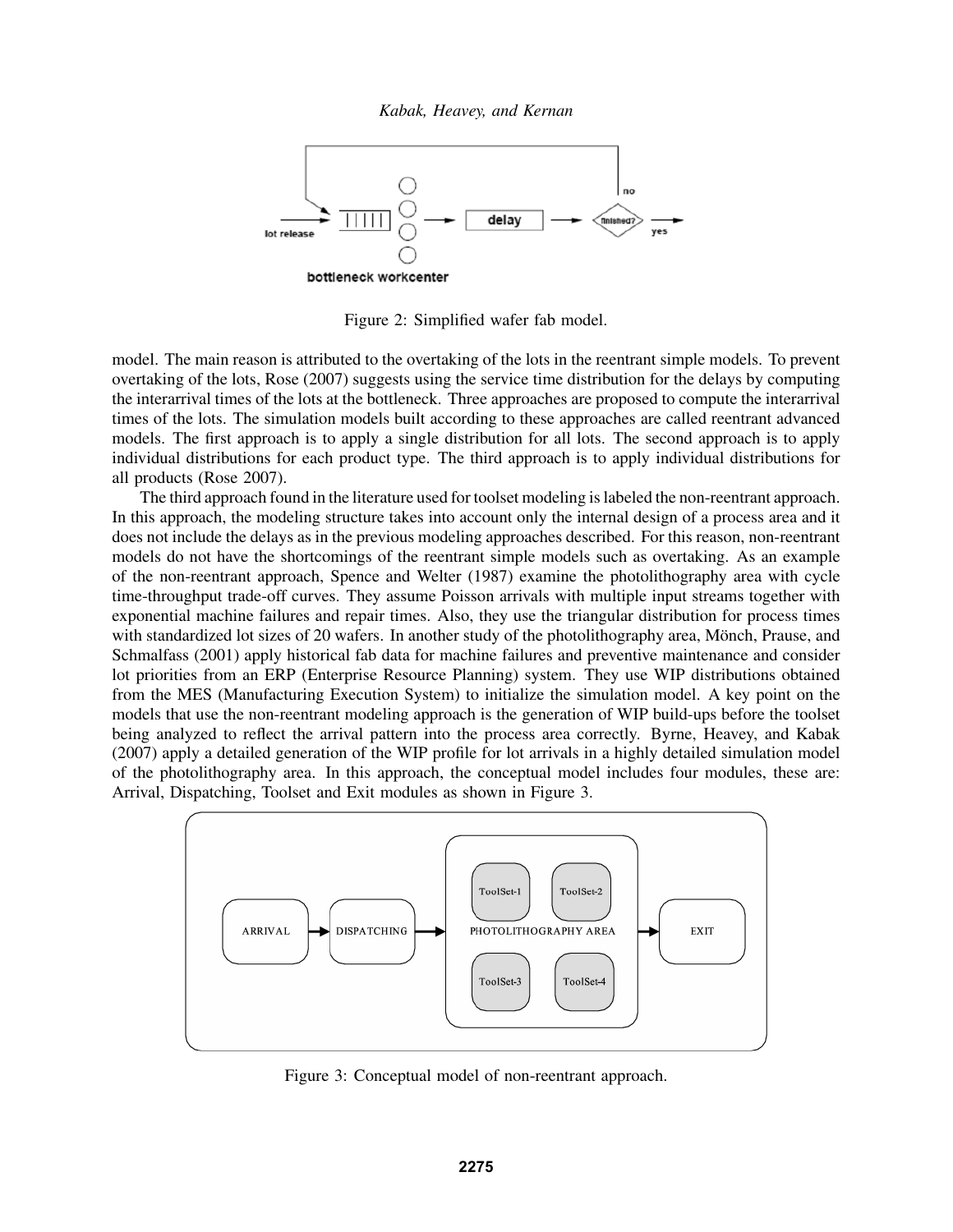The Arrival module creates a WIP profile based on historical data of the fab. The WIP profile is created by taking into account the process mix, lot priorities, recipes, number of passes for each process and the number of alignments per day in the photolithography area from historical fab data. In the second module, the lots are dispatched according to lot priorities, queueing discipline and the availability of the tools and auxiliary resources, e.g., reticles for the case of the photolithography area. The reticle sets are specific to each product type and layer. It is assumed that only one reticle set is available for each product type. The photolithography area consists of a number of toolsets that have different processing capabilities. In other words, toolsets process different sets of recipes. In the Exit module, performance measures of interest are measured and recorded.

## 3 TOOLSET MODELING APPROACHES WITH HISTORICAL FAB DATA

To compare the three different modeling approaches, a photolithography toolset from an ASIC fab is used as a testbed. This toolset together with data input common to the all three simulation models is described in Subsection 3.1. The dataset having 19 different process flows is obtained from an ASIC fab. The three simulation models were developed using Tecnomatix Plant Simulation 9.0.1 software (Siemens. 2010) using a existing ASIC fab dataset.

### 3.1 Photolithography Process

The photolithography process consists of four main steps, which are coat, expose, develop and postphotolithography analytical operations. In coat, the wafer is coated with a photoresist material, which is a type of light-sensitive polymer. Then in the expose step, the wafer is exposed with ultraviolet light (UV) in order to print the circuit pattern onto the wafer. This is done using a reticle, which is a chrome patterned glass that defines the circuit pattern. This pattern tends to be unique for each layer. In develop, the exposed sections are dissolved away in order to remove the photoresist material on the exposed sections of the wafer. Finally in post-photolithography analytical operations, wafers are inspected manually, which is dependent on both the product and layer. The photolithography process modelled has a total of nine toolsets. Further, these toolsets are grouped into two different groups according to two different mask sizes (i.e., type-1 and type-2). The first toolset group which has a mask size of type-1 consists of six toolsets. The second toolset group which has a mask size of type-2 consists of three toolsets. Also, each toolset has a different set of recipes.

The simulation inputs for the simulation models include part input mix, process flows, distributions for daily wafer quantity, lot priority and lot size, process times of toolsets, failures of toolsets and capabilities of toolsets. A representative of a three-month part mix was obtained from an existing ASIC fab. The part mix includes a total of 61 different products with 19 different process flows. The number of layers for each process flow is between 15 and 45, and the average number of layers is 27. The first six process flows (i.e., P1-P6) have a mask size of type-2 on the photolithography process. These processes constitute a total of 24.56 % of the part input mix. The rest of the process flows require a mask size of type-1 and they constitute 75.44 % of product mix. The daily amount of wafers released is determined by the pilot simulation runs for the reentrant simple and reentrant advanced models. Accordingly, an average of daily start volume of 170 wafers per day is determined by the pilot simulation runs. The fab from which the photolithography area data is obtained releases 5000 wafers a month. This is equivalent to an average daily start volume of 178 wafers per day. The daily amount of wafers released per day is determined from an empirical distribution. Five different lot priority levels exist in the wafer fab. These lot priority levels are numerated from 0 to 4 with decreasing precedence. In other words, the lots with priority level of 0 have the highest importance over all lots, the lots with priority level of 1 have the precedence over the lots with priority levels of 2, 3 and 4. Within each of the 5 priority classes, the lots are dispatched according to First-In First Out (FIFO) rule. An empirical distribution is used for lot priorities with lot frequencies.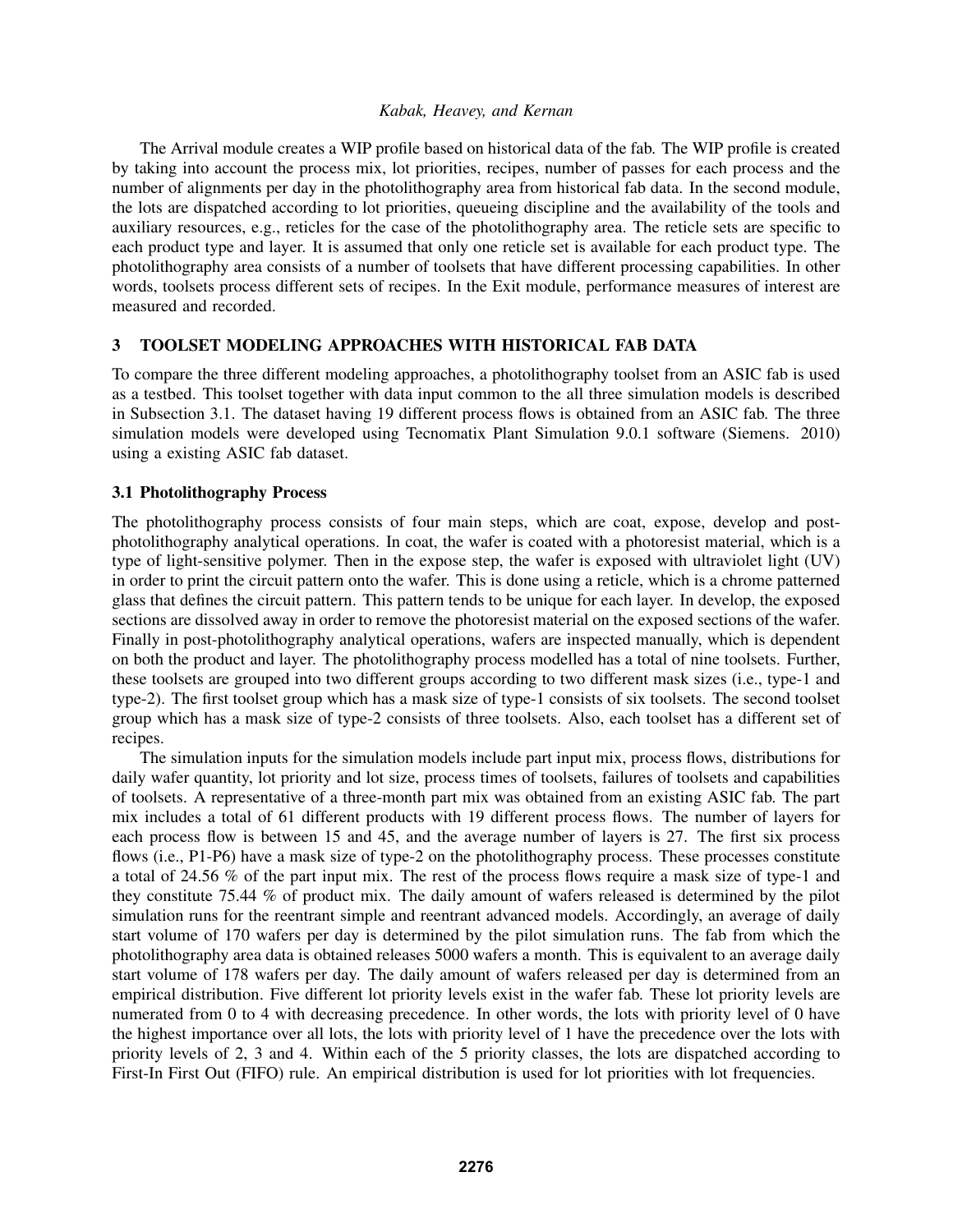An empirical distribution is used for lot sizes in the fab. In the fab, lot sizes are between 1 wafer and 25 wafers. The process times for photolithography toolsets are modelled by a gamma distribution with parameters of  $\alpha = 4240$  and  $\beta = 0.846$  (Mean of the dataset is 525.4 mins and std. dev is 540.5). The second toolset group processes the first six processes(i.e., P1 to P6). The rest of the processes are processed by the first toolset group. Also, the toolsets in the photolithography area have different capabilities according to the recipe operations. Two separate failure sets are defined for the first and second toolsets respectively. The simulation length is 420 days and the warm-up determined according to Welch's procedure is 60 days for the simulation models.

# 4 RESULTS

With regard to lot cycle times, Figure 4(a) compares the lot cycle time pattern obtained from the reentrant simple model based on a single representative replication with the lot cycle time pattern obtained from historical fab data. Figure 4(a) shows that the reentrant simple model shows a higher percentage of small lot cycle times than the historical fab data. It is noted that a similar conclusion is reported by Rose (2007). Rose (2007) compares flow factor and cycle time densities under three improved versions of the simple fab models with the full fab model. He concludes that the improved simple models are superior to the simple fab models since they show lower cycle time deviations. Figure 4(b) illustrates a comparison of lot cycle time patterns for the reentrant simple model and reentrant advanced model with historical fab data based on a single representative replication. It is observed that the graph of lot cycle times in the reentrant advanced model gives closer results to the historical fab data since the patterns of lot cycle times are closer to the pattern of the fab data. Figure 4(c) illustrates a comparison of the lot cycle times under the non-reentrant model and the historical fab data based on a single representative replication. It is shown that non-reentrant model gives close results to historical fab data in comparison to the other models. Similar lot cycle time patterns are obtained under all replications.

The main issues (see Section 2) with simple fab models are (1) correlation between the different cycles (i.e., stages or passes) for the same product; (2) lot overtaking. In Figure 5(a) and Figure 5(b), the y-axis shows the correlation for the observations and the x-axis shows the lags from 1 until 24. When compared to the reentrant simple model, less autocorrelation values are observed (see Figure 5(b)). The main reason for the correlation is the high percentage of lots overtaking at delay-II observed in the reentrant simple model. A similar conclusion is also reported by Rose (2000) (See also results of Q-statistics for autocorrelation tests in Table 2 in Appendices 6).

Table 1 gives a comparison of number of lot overtakings in the reentrant simple model and the reentrant advanced model for process P3. According to Table 1, the number of lot overtakings is significantly reduced in the reentrant advanced model. In Table 1, the cycle number shows the stage or pass number. The average difference for the number of overtakings is 131 and the standard deviation is 30,8. Accordingly, the lot overtaking in the reentrant advanced model is more representative of the real system. Insignificant number of overtakings was observed in the fab dataset.

Figure 6 gives a comparison of average cycle times of toolsets under the reentrant simple model, reentrant advanced model, non-reentrant model and historical fab data.

Figure 6 shows that the reentrant simple and reentrant advanced models give similar average toolset cycle times, with the average, the average toolset cycle times in both models showing high differences in comparison to the average toolset cycle times in the historical fab data, particularly on toolsets 5 and 8. In contrast, the differences between the average toolset cycle times in the non-reentrant model and historical fab data are not high and the non-reentrant model represents the photolithography cycle times better than the reentrant simple and reentrant advanced models as shown in Figure 6.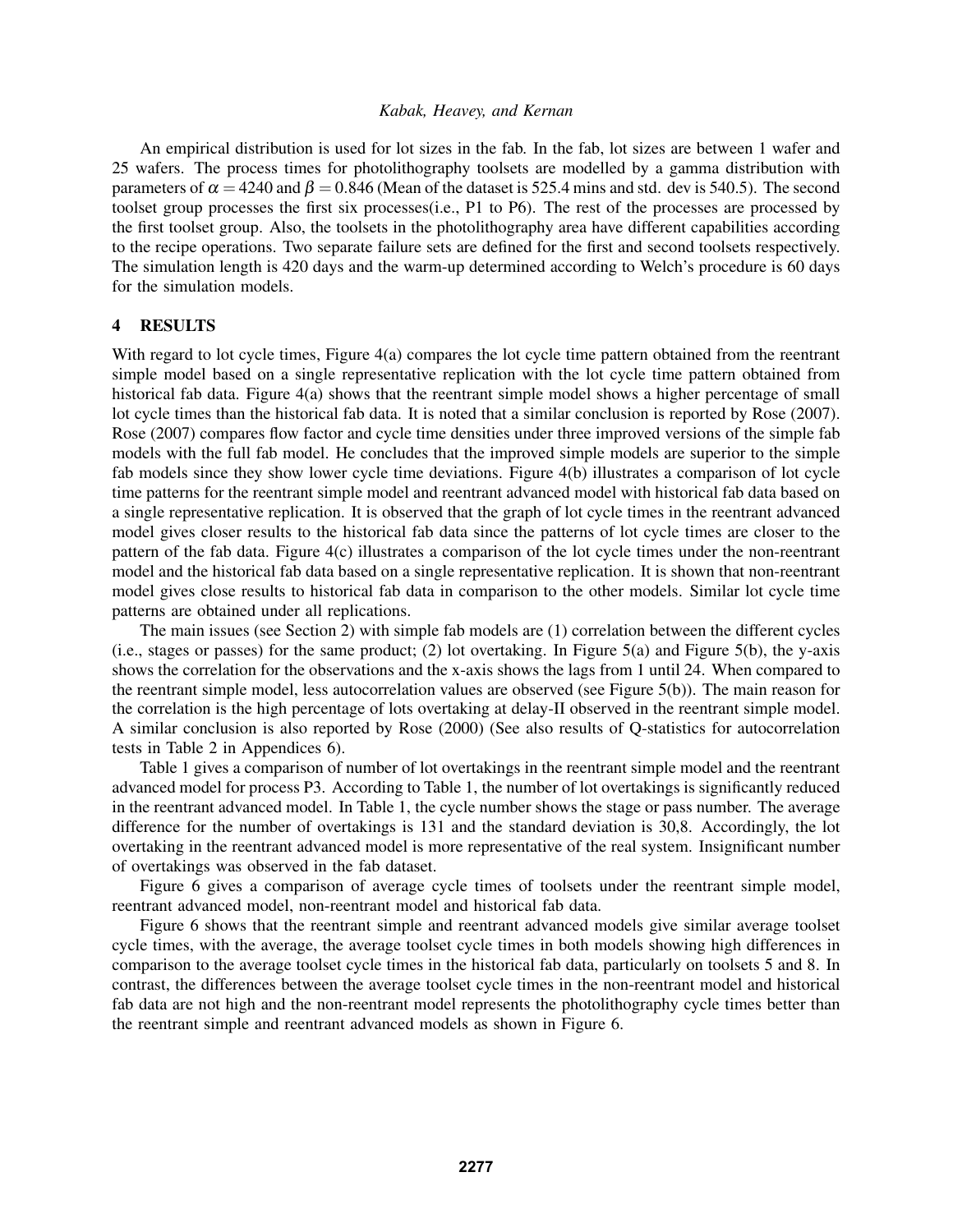*Kabak, Heavey, and Kernan*



(a) Comparison of lot cycle times based on single replication from the reentrant simple model with the fab data.



(b) Comparison of lot cycle times in the reentrant advanced model based on single replication with lot cycle times in the reentrant simple model and the historical fab data.



(c) Comparison of lot cycle times in the non-reentrant model based on single replication with lot cycle times in the the historical fab data.

Figure 4: Comparison of the simulation models.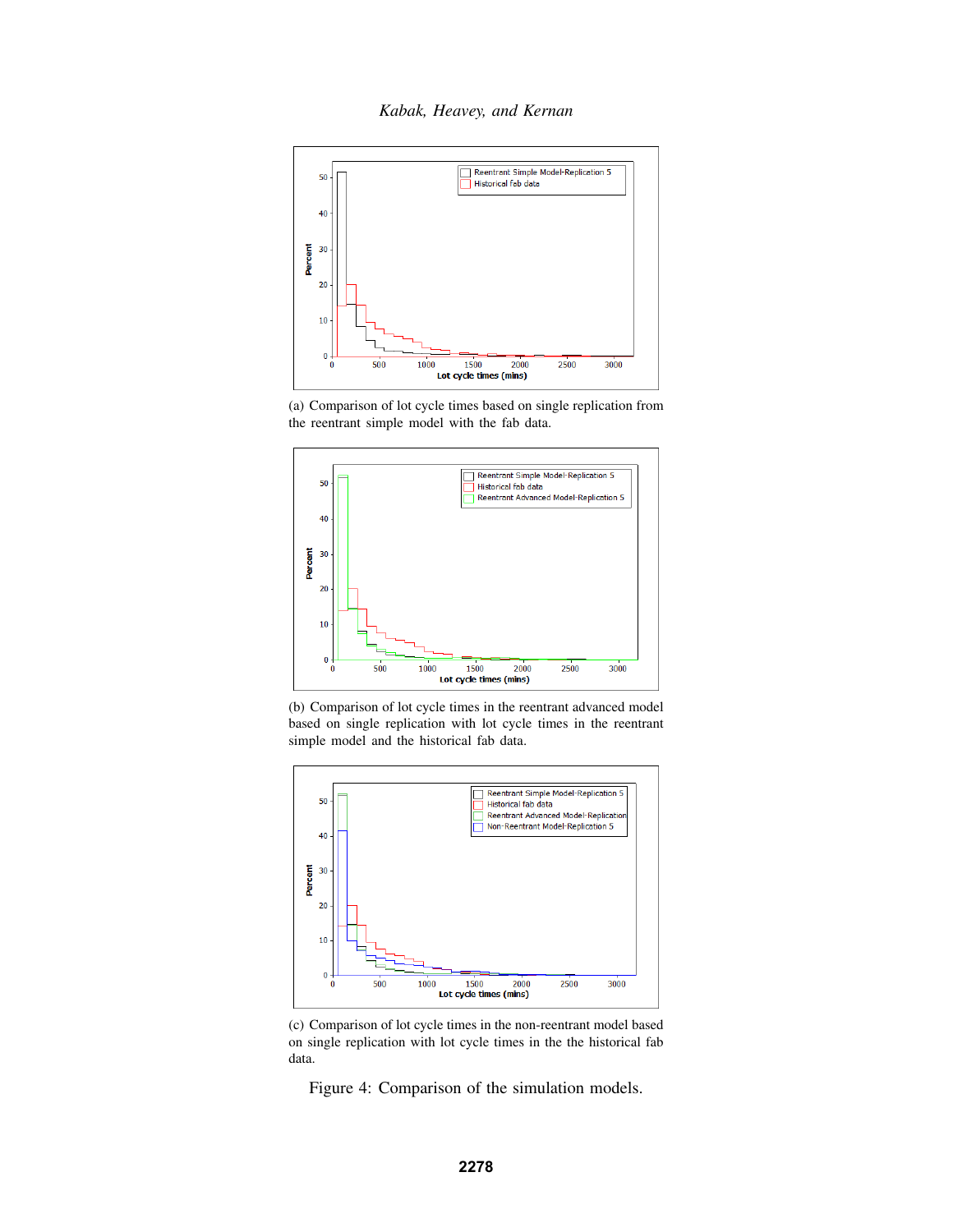

(a) Autocorrelation analysis of the part in the second cycle based on single replication in the reentrant simple model.



(b) Autocorrelation analysis of the part in the second cycle based on single replication in the reentrant advanced model.

Figure 5: Autocorrelation analysis.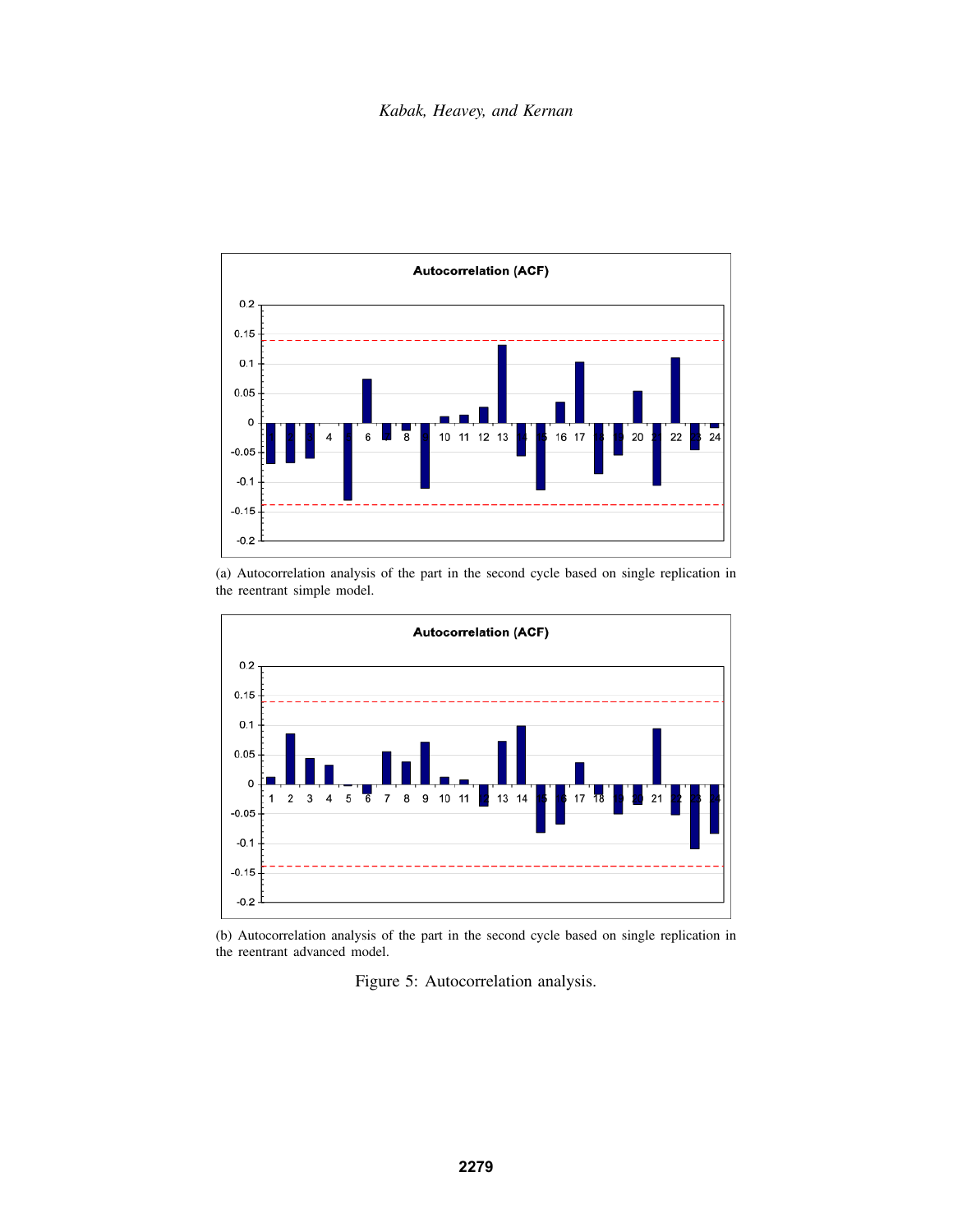| Cycle no | Simple model | Advanced model | Cycle no | Simple model | Advanced model |
|----------|--------------|----------------|----------|--------------|----------------|
| #2       | 41           | 40             | #19      | 174          | 21             |
| #3       | 199          | 23             | #20      | 167          | 14             |
| #4       | 178          | 17             | #21      | 127          | 8              |
| #5       | 189          | 21             | #22      | 150          | 18             |
| #6       | 171          | 3              | #23      | 123          | 6              |
| #7       | 151          | 16             | #24      | 149          | 9              |
| #8       | 166          | 8              | #25      | 114          | 18             |
| #9       | 195          | 20             | #26      | 119          | 9              |
| #10      | 165          | 18             | #27      | 131          | 17             |
| #11      | 170          | 19             | #28      | 129          | 22             |
| #12      | 176          | 5              | #29      | 119          | 4              |
| #13      | 140          | 13             | #30      | 128          | 104            |
| #14      | 160          | 14             | #31      | 135          | 26             |
| #15      | 120          | 17             | #32      | 118          | 14             |
| #16      | 143          | 13             | #33      | 116          | 16             |
| #17      | 155          | 29             | #34      | 125          | 6              |
| #18      | 166          | 20             |          |              |                |

Table 1: Number of lot overtakings in the reentrant simple model and the reentrant advanced model.



Figure 6: Comparison of average toolset cycle times based on average of five replications.

# 5 CONCLUSIONS

In this study, different approaches for simulation modelling of single toolsets in semiconductor manufacturing are first discussed systematically and compared and classified as reentrant and non-reentrant approaches. Reentrant approaches in the literature are further classified as reentrant simple and reentrant advanced models. The simulation models were compared using input derived from historical ASIC fab data at a given fab loading level. The results show that the reentrant simple model has shortcomings with regard to correlation and lot overtaking. These shortcomings are reduced in the reentrant advanced model and nonreentrant models, however, there are differences between the reentrant advanced model and nonreentrant models when the average toolset cycle times are compared with historical data.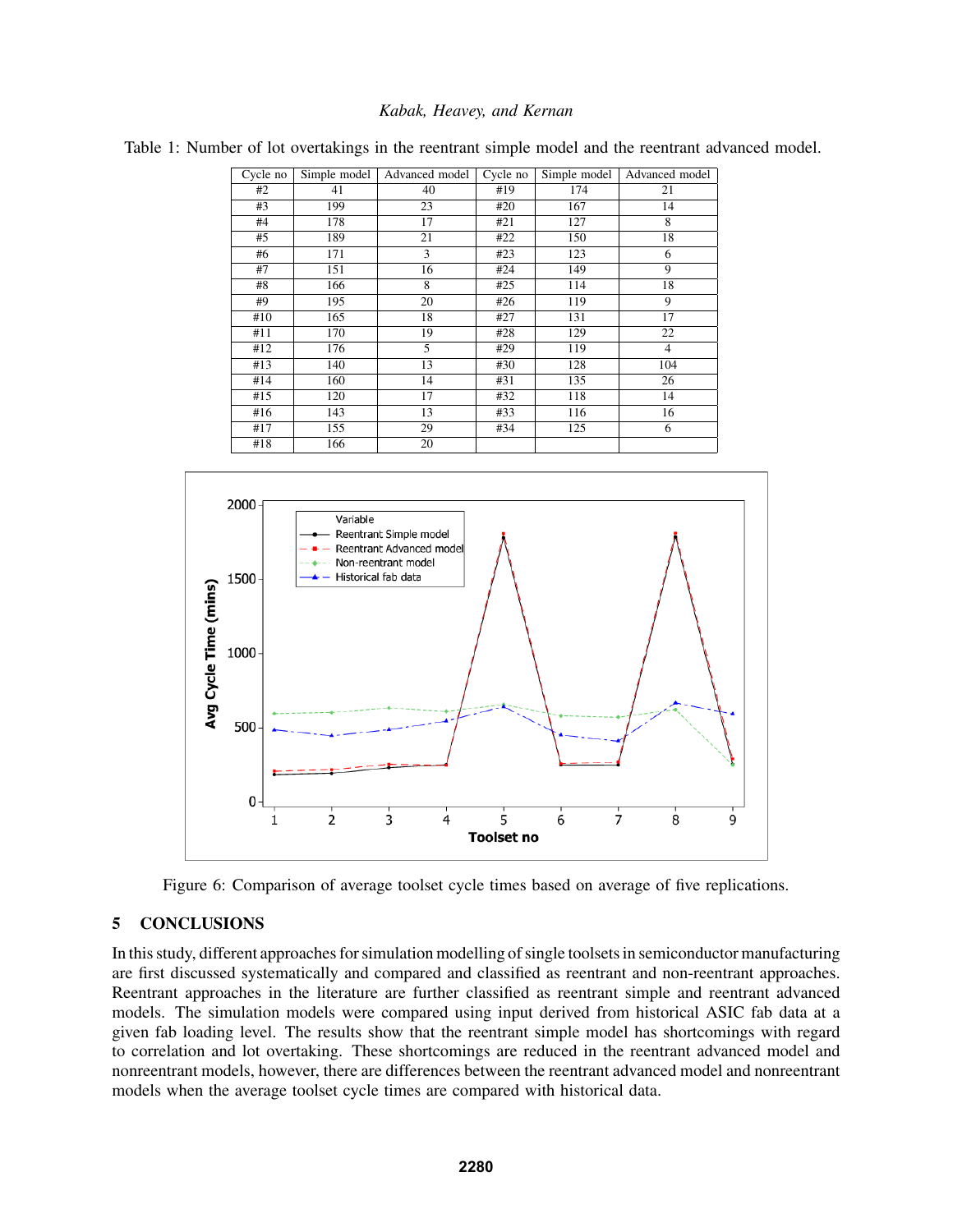In comparison to the reentrant models, the non-reentrant model does not represent explicitly the cyclic behavior of lots. Instead, it creates a WIP profile for lot arrival into the photolithography area. It has model development and experimentation advantages over the reentrant models as there is only one source of lot arrival generated from the WIP profile. As a result, it is easier to control the inputs to the toolset in particular with regard to process loading. While the results in this paper are limited, the results presented show that the nonreentrant model provides better or as good results when compared to the advanced nonreentrant approach, meriting its consideration by researchers and practitioners for single toolset studies.

### 6 APPENDICES

| Lag            | Q-Stat1 | Q-Stat2 |
|----------------|---------|---------|
| $\mathbf{1}$   | 0,92    | 0,03    |
| $\overline{c}$ | 1,81    | 1,49    |
| 3              | 2,52    | 1,86    |
| $\overline{4}$ | 2,52    | 2,07    |
| 5              | 6,00    | 2,07    |
| 6              | 7,11    | 2,12    |
| 7              | 7,26    | 2,75    |
| 8              | 7,29    | 3,06    |
| 9              | 9,82    | 4,09    |
| 10             | 9,84    | 4,12    |
| 11             | 9,88    | 4,13    |
| 12             | 10,03   | 4,42    |
| 13             | 13,67   | 5,54    |
| 14             | 14,31   | 7,64    |
| 15             | 17,03   | 9,07    |
| 16             | 17,29   | 10,05   |
| 17             | 19,57   | 10,36   |
| 18             | 21,17   | 10,42   |
| 19             | 21,82   | 10,97   |
| 20             | 22,47   | 11,24   |
| 21             | 24,90   | 13,21   |
| 22             | 27,62   | 13,79   |
| 23             | 28,08   | 16,48   |
| 24             | 28,09   | 18,03   |

#### REFERENCES

Brooks, R. J., and A. M. Tobias. 2000. "Simplification in the simulation of manufacturing systems". *International Journal of Production Research* 38 (5): 1009–1027.

Byrne, P. J., C. Heavey, and K. E. Kabak. 2007, December. "An analysis of tool capabilities in the photolithography area of an ASIC fab". In *Proceedings of the 2007 Winter Simulation Conference*, edited by S. G. Henderson, B. Biller, M.-H. Hsieh, J. Shortle, J. D. Tew, and R. R. Barton. Piscataway, New Jersey: Institute of Electrical and Electronics Engineers, Inc.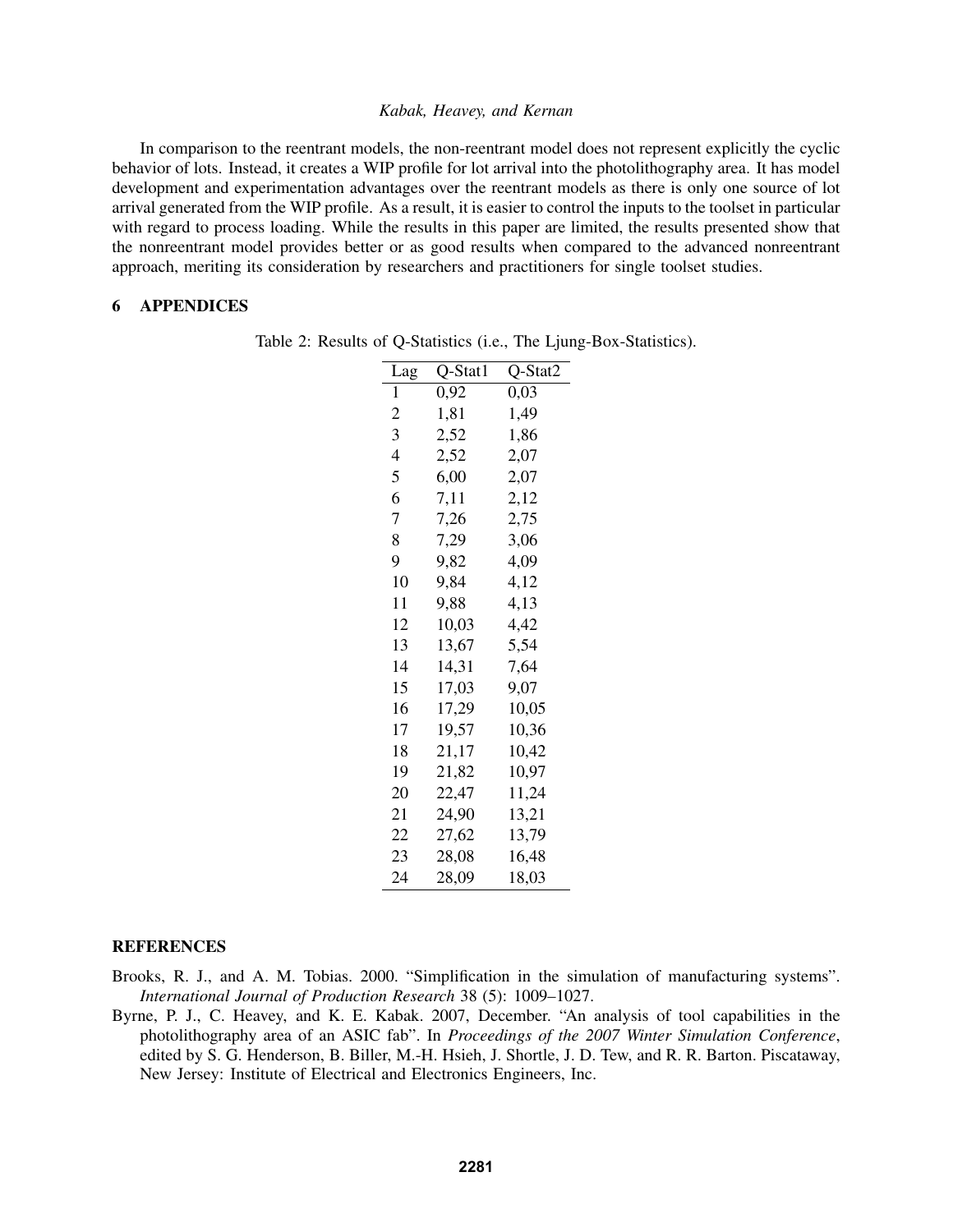- Jacobs, J., L. Etman, E. van Campen, and J. Rooda. 2003. "Characterization of operational time variability using effective process times". *IEEE Transactions on Semiconductor Manufacturing* 16 (3): 511–520.
- Jacobs, J., P. van Bakel, L. Etman, and J. Rooda. 2006. "Quantifying variability of batching equipment using effective process times". *IEEE Transactions on Semiconductor Manufacturing,* 19 (2): 269–275.
- Kabak, K. E., C. Heavey, and V. Corbett. 2008, December. "Analysis of multiple process flows in an ASIC fab with a detailed photolithography area model". In *Proceedings of the 2008 Winter Simulation Conference*, edited by S. J. Mason, R. R. Hill, L. Moench, O. Rose, T. Jefferson, and J. W. Fowler, 2185–2193. Piscataway, New Jersey: Institute of Electrical and Electronics Engineers, Inc.
- Mönch, L., M. Prause, and V. Schmalfass. 2001, December. "Simulation-based solution of load-balancing problems in the photolithography area of a semiconductor wafer fabrication facility". In *Proceedings of the 2001 Winter Simulation Conference*, edited by B. A. Peters, J. S. Smith, D. J. Medeiros, and M. W. Rohrer, Volume 2, 1170–1177. Piscataway, New Jersey: Institute of Electrical and Electronics Engineers, Inc.
- Peikert, A., J. Thoma, and S. Brown. 1998, December. "A rapid modeling technique for measurable improvements in factory performance". In *Proceedings of the 1998 Winter Simulation Conference*, edited by D. J. Medeiros, E. F. Watson, J. S. Carson, and M. S. Manivannan, Volume 2, 1011–1015. Piscataway, New Jersey: Institute of Electrical and Electronics Engineers, Inc.
- Rose, O. 1998, December. "WIP evolution of a semiconductor factory after a bottleneck workcenter breakdown". In *Proceedings of the 1998 Winter Simulation Conference*, edited by D. J. Medeiros, E. F. Watson, J. S. Carson, and M. S. Manivannan, 1481–1490. Piscataway, New Jersey: Institute of Electrical and Electronics Engineers, Inc.
- Rose, O. 1999, December. "CONLOAD-a new lot release rule for semiconductor wafer fabs". In *Proceedings of the 1999 Winter Simulation Conference*, edited by P. A. Farrington, H. B. Nembhard, D. T. Sturrock, and G. Evans, Volume 1, 850–855. Piscataway, New Jersey: Institute of Electrical and Electronics Engineers, Inc.
- Rose, O. 2000, December. "Why do simple wafer fab models fail in certain scenarios?". In *Proceedings of the 2000 Winter Simulation Conference*, edited by J. A. Joines, R. R. Barton, K. Kang, and P. A. Fishwick, 1481–1490. Piscataway, New Jersey: Institute of Electrical and Electronics Engineers, Inc.
- Rose, O. 2007, December. "Improved simple simulation models for semiconductor wafer factories". In *Proceedings of the 2007 Winter Simulation Conference*, edited by S. G. Henderson, B. Biller, M.-H. Hsieh, J. Shortle, J. D. Tew, and R. R. Barton, 1708–1712. Piscataway, New Jersey: Institute of Electrical and Electronics Engineers, Inc.
- Siemens. 2010. "Tecnomatix Plant Simulation 9.0.1". Siemens Product Lifecycle Management Software Inc. Accessed October 1, 2010. http://www.plm.automation.siemens.com/en us/products/tecnomatix/ plant design/plant simulation.shtml.
- Spence, A., and D. Welter. 1987. "Capacity planning of a photolithography work cell in a wafer manufacturing line". In *IEEE International Conference on Robotics and Automation*, Volume 4, 702–708.
- Veeger, C., L. Etman, E. Lefeber, I. Adan, J. van Herk, and J. Rooda. 2011. "Predicting Cycle Time Distributions for Integrated Processing Workstations: An Aggregate Modeling Approach". *IEEE Transactions on Semiconductor Manufacturing* 24 (2): 223–236.

Zeigler, B. P. 1976. *Theory of Modelling and Simulation*. New York: Wiley.

#### AUTHOR BIOGRAPHIES

KAMIL ERKAN KABAK is an assistant professor in the Department of Industrial Engineering at the Beykent University, Turkey. He received his bachelor degree in the Department of Environmental Engineering from Middle East Technical University, Turkey. Later, he obtained his master degree from the Department of Industrial Engineering, Dokuz Eylul University, Turkey. His research interests include instability of production plans, simulation modeling along with its applications to analysis and control methods for semiconductor manufacturing. He is a member of INFORMS and Operational Research Society of